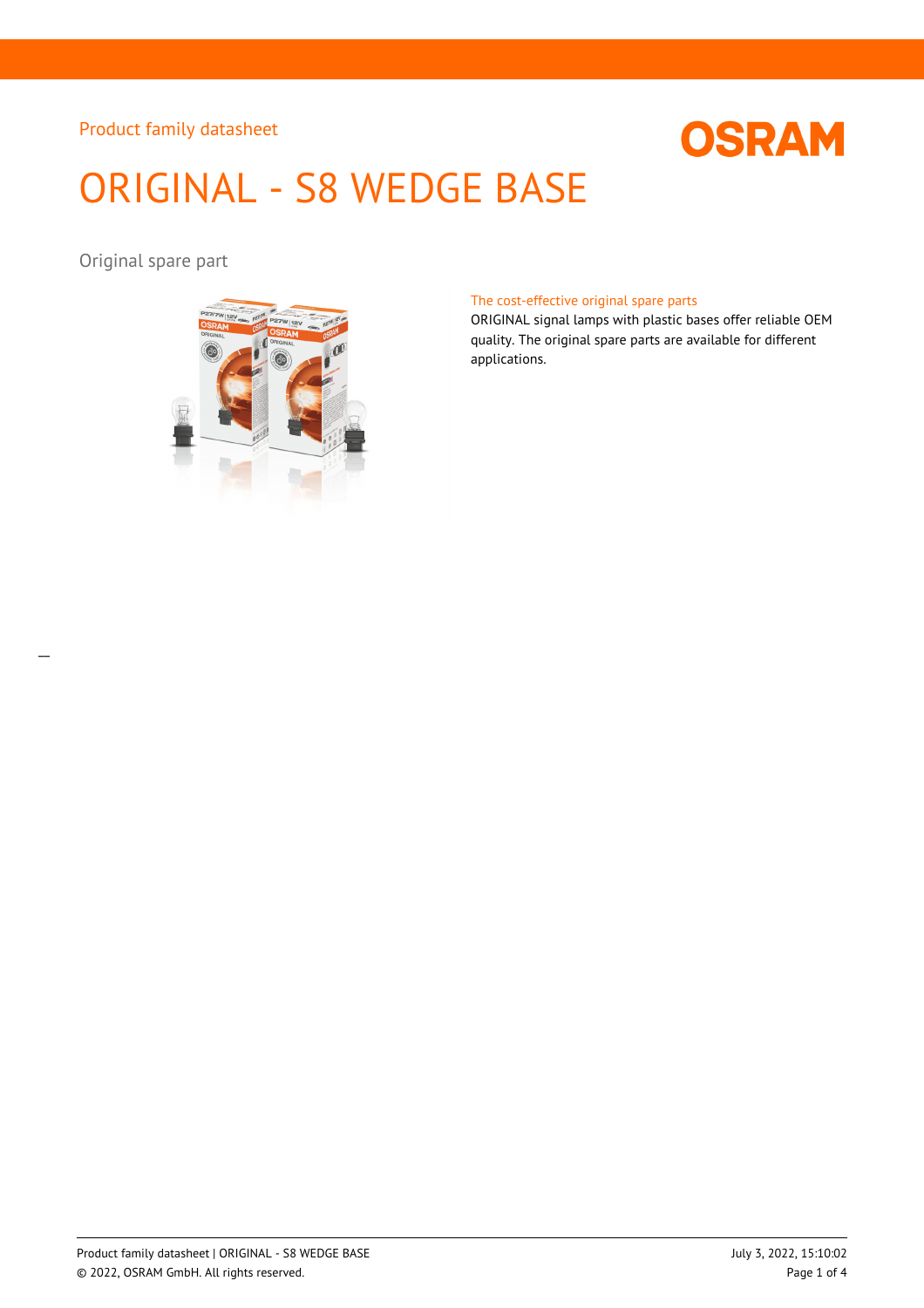## Technical data

 $\overline{a}$ 

|                            | <b>Product information</b> |                                                       | Electrical data           |                           |                 | <b>Dimensions</b><br>& weight |
|----------------------------|----------------------------|-------------------------------------------------------|---------------------------|---------------------------|-----------------|-------------------------------|
| <b>Product description</b> | Order<br>reference         | <b>Application (Category</b><br>and Product specific) | <b>Nominal</b><br>voltage | <b>Nominal</b><br>wattage | Test<br>voltage | <b>Diameter</b>               |
| S8 WEDGE BASE 3157A        | 3157A                      | Auxiliary lamp                                        | 12.0 V                    | 27/7 W                    | 13.5 V          | 26.5 mm                       |
| S8 WEDGE BASE PY27/7W      | 3757AK                     | Auxiliary lamp                                        | 12.0 V                    | 27/7 W                    | 13.5 V          | $26.5$ mm                     |
| S8 WEDGE BASE P27W         | 3156                       | Auxiliary lamp                                        | 12.0 V                    | 27.00 W                   | 13.5 V          | $26.5$ mm                     |
| S8 WEDGE BASE P27/7W       | 3157                       | Auxiliary lamp                                        | 12.8 V                    | 27/7 W                    | 13.5 V          | $26.5$ mm                     |

|                            | Lifespan              |                       | <b>Capabilities</b> | <b>Certificates</b><br>&<br>standards | <b>Environmental information</b><br>Information according Art. 33 of EU<br>Regulation (EC) 1907/2006 (REACh) |                                                                                                                                                                                                                                 |
|----------------------------|-----------------------|-----------------------|---------------------|---------------------------------------|--------------------------------------------------------------------------------------------------------------|---------------------------------------------------------------------------------------------------------------------------------------------------------------------------------------------------------------------------------|
| <b>Product description</b> | Lifespan<br><b>B3</b> | Lifespan<br><b>Tc</b> | <b>Technology</b>   | <b>ECE</b><br>category                | <b>Date of Declaration</b>                                                                                   | <b>Primary Article</b><br><b>Identifier</b>                                                                                                                                                                                     |
| S8 WEDGE BASE 3157A        | 550/<br>2300 h        | 1315/<br>5500h<br>1)  | AUX <sup>2</sup>    | $\overline{\phantom{a}}$              | 01-07-2022                                                                                                   | 4006584730506<br>4052899304291  <br>4055462300553<br>4059089081000  <br>40065843943261<br>4059089508903                                                                                                                         |
| S8 WEDGE BASE PY27/7W      | 460h                  | 1100h                 | AUX <sup>2</sup>    | PY27/7W                               | 20-05-2022                                                                                                   | 4006584394364<br>4052899178731<br>4055462300522<br>4059089080782                                                                                                                                                                |
| S8 WEDGE BASE P27W         |                       | 1200 h                | AUX <sup>2</sup>    | <b>P27W</b>                           | 19-01-2022                                                                                                   | 4008321090621<br>4006584394470  <br>4006584459339<br>4059089500228                                                                                                                                                              |
| S8 WEDGE BASE P27/7W       |                       | 600/<br>5000 h        | AUX <sup>2</sup>    | P27/7W                                | 19-01-2022                                                                                                   | 4008321090683<br>4006584394302  <br>4006584727254<br>4008321785190<br>4052899183414<br>4055462300515<br>4055462351609<br>4059089500143<br>4059089500105  <br>4059089500686<br>4059089500518<br>4059089501096  <br>4059089081246 |

| <b>Product description</b> | <b>Candidate List</b><br>Substance 1  | Declaration No. in<br><b>SCIP database</b> |
|----------------------------|---------------------------------------|--------------------------------------------|
| S8 WEDGE BASE 3157A        | No declarable<br>substances contained | In work                                    |
| S8 WEDGE BASE PY27/7W      | No declarable<br>substances contained | In work                                    |
| S8 WEDGE BASE P27W         | No declarable<br>substances contained | In work                                    |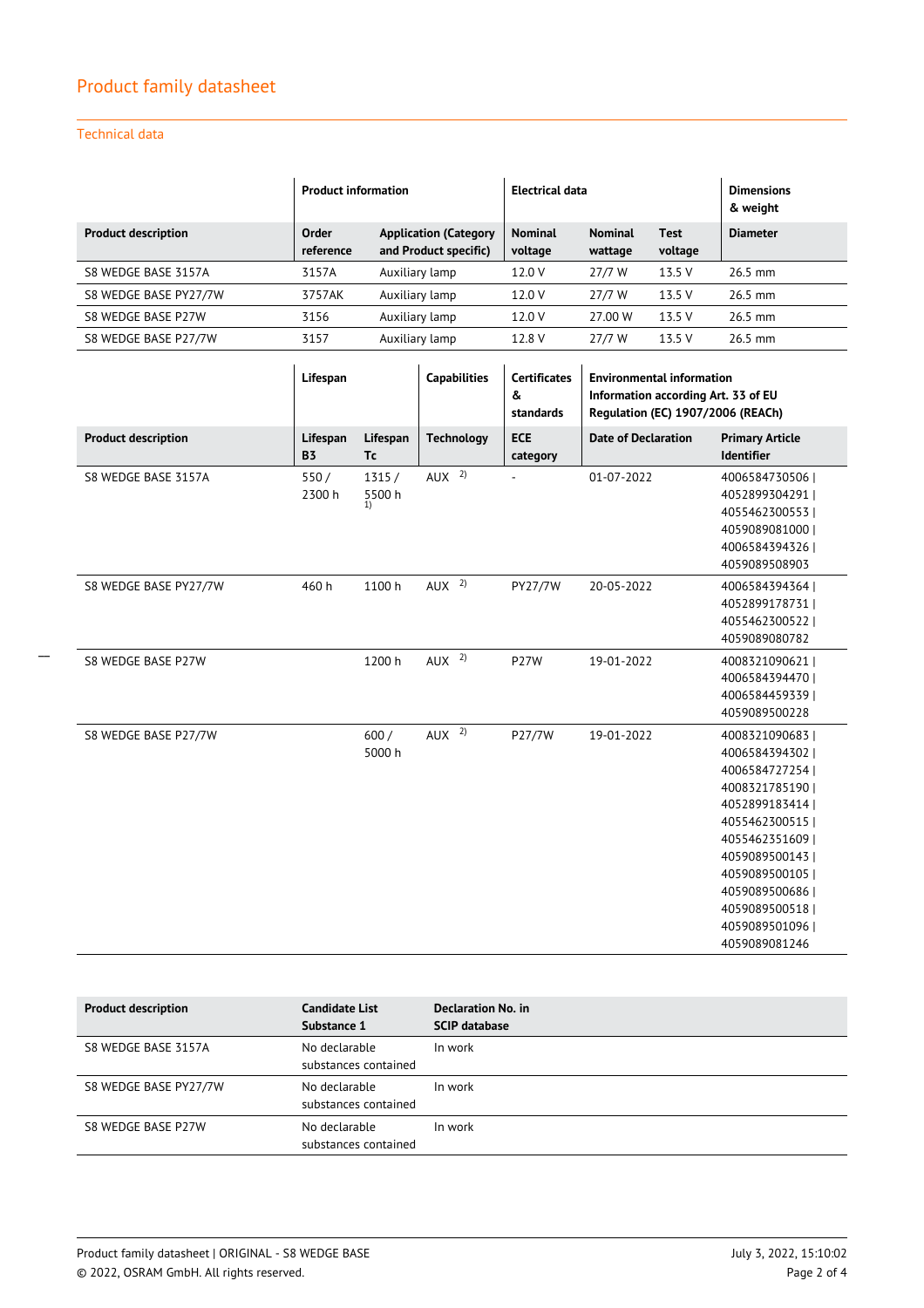| <b>Product description</b> | <b>Candidate List</b><br>Substance 1  | Declaration No. in<br><b>SCIP database</b> |
|----------------------------|---------------------------------------|--------------------------------------------|
| S8 WEDGE BASE P27/7W       | No declarable<br>substances contained | In work                                    |

1) Filament 1

 $\overline{\phantom{a}}$ 

2) Auxiliary signal lamp